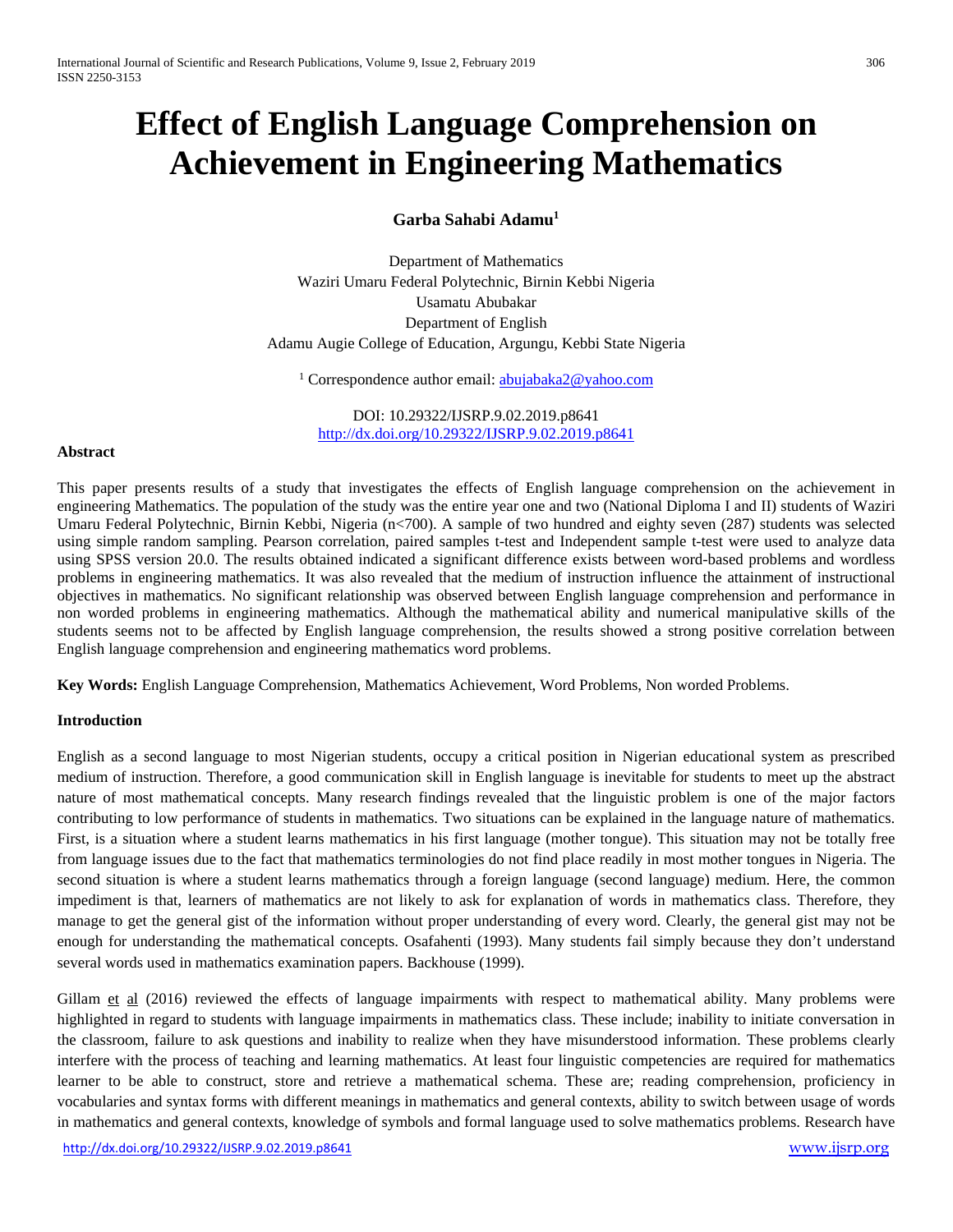shown that specific language impairment in children can be an impediment to acquisition of some mathematical skills such as spoken number sequence, calculation, place value principle etc. However, the logical principles of simple arithmetic may not be affected by the impairment. Donlan et al (2007).

One can argue that mathematics is a language of its own with unique vocabularies, phrases, symbols and peculiar reading comprehension method. The language of mathematics is a source of difficulty and sometimes confusion. Mathematics terminologies are often complex and the words used in it are enriched with meaning that are completely at variance from their normal meaning or usage Gillam (2016). For example, *root, similar, power, ring, odd* etc have a different sense from their usual meaning when used in mathematics. Language problem is one of the major factors contributing towards the poor performance of many students in mathematics especially those who are bilingual and multilingual. Therefore, it is not out of point to infer from previous researches that a student with good level in English language will stand a chance of a very good performance in mathematics. Recca and Lasaten  $(2016)$ . A research by Laurito et al  $(2016)$  gave a similar conclusion that the students' performance in geometry can be influenced by comprehension skills and mathematical ability.

Mathematics problem solving strategy is very essential in mathematics. And mathematics problem solving requires some level of proficiency in English vocabulary and reading comprehension skills Orosco (2014). Mathematics performance improves with English language reading proficiency. A wide gap in mathematics achievement was found to exist between English language learners and students who spoke English language as their primary language Beal et al  $(2010)$ , Tuohimaa et al  $(2008)$ , Ramos et al  $(2015)$ , Walkington et al (2015). Linguistic complexity is a very strong impediment to mathematics word problem solving for English language learners. It was observed that students performed better in mathematics word problems written in easier language compared to the same problem written with advanced grammatical complexity. Barbu and Beal (2010). Basol et al (2011) confirmed a positive correlation in English language reading comprehension and mathematics word problem. Fuchs et al (2017) described language text comprehension as a significant and strong predictor of performances of students in word problem solving assessments. The language issue in mathematics is more pronounced for second language learners in mathematics word problems. A significant difference exists between the performances in mathematics word problems of first language learners and second language learners. However, there is no significant difference between the first language learners and second language learners in the wordless problems. Trakulphadetkrai (2018). Correlation was found to exist between reading comprehension and students' success in mathematics and science for secondary school students. Reading comprehension can also affect the performance in mathematics and science positively or negatively. Akbasli et al (2016).

Varied research findings on the relationship between language comprehension and achievement in mathematics found no relationship between the two variables. Imam et al (2013) examined the association of English language comprehension and achievement in mathematics. Their findings revealed no significant correlation between reading comprehension and mathematics performance.

## **Background of the study**

There are many researches to examine the link between language comprehension and achievement in mathematics with conflicting results. Imam et al (2013). In Nigeria, there are agitations for the use of local language as a medium of instruction in our educational institutions. Ali (2002). The relationship between English language and performance in mathematics at tertiary level of our educational institutions is of interest to researchers in order to clarify the necessity for the use of local language as a medium of instruction and this forms the basis of the present study.

## **Research questions**

The present study seeks to answer the following research questions;

- i. Is there significant relationship between English language comprehension and achievement in engineering mathematics?
- ii. Is there any significant difference in the performance of students in mathematics worded problems and non worded problems?
- iii. Is there any significant relationship between English language comprehension and performance in non worded mathematics problems?
- iv. Is there any significant relationship between English language comprehension and performance in worded mathematics problems?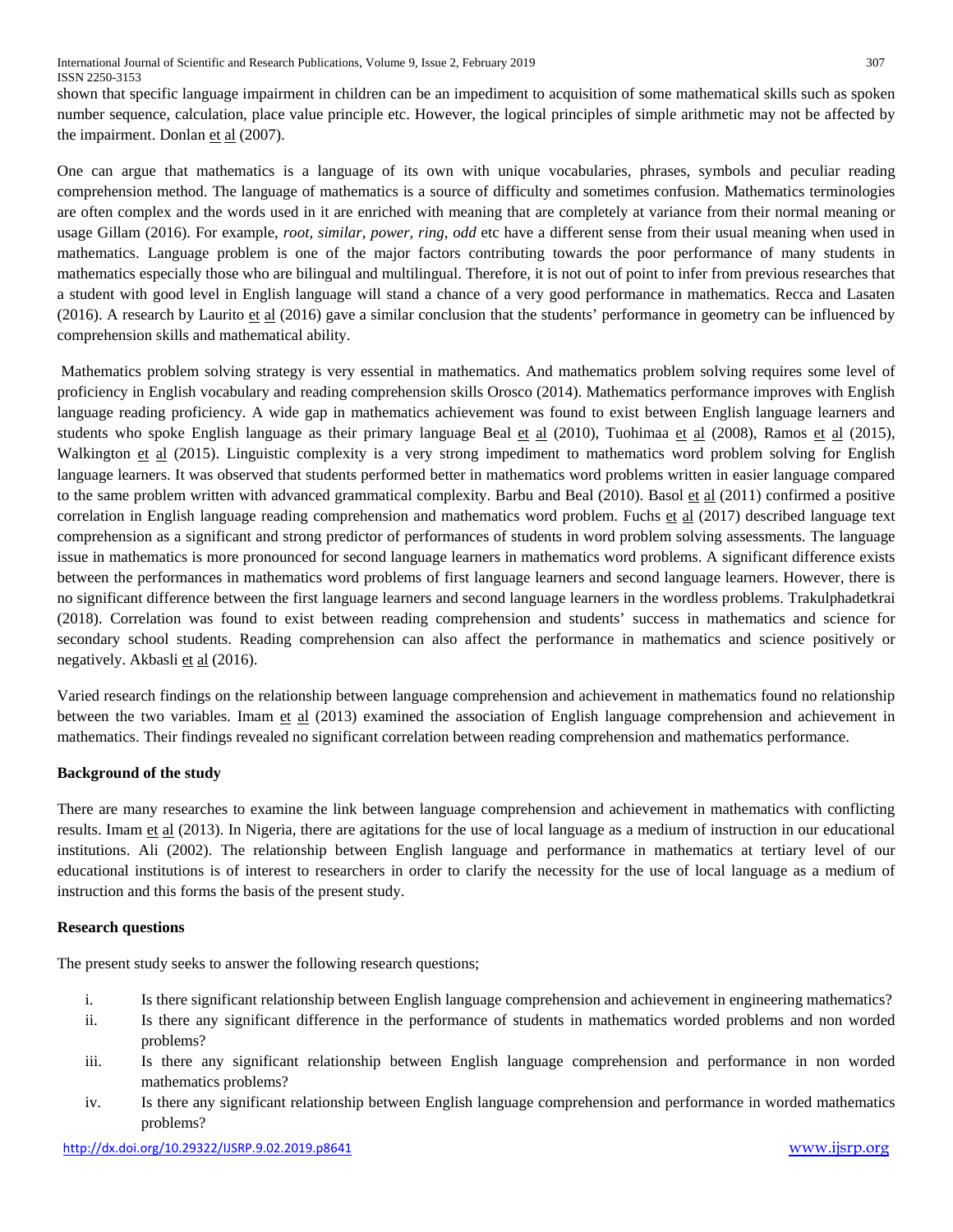The population of this study was the entire year one and two (National Diploma I and II) students of Waziri Umaru Federal Polytechnic, Birnin Kebbi, Nigeria (n<700). A sample of two hundred and eighty seven (287) students was selected using simple random sampling. Three questionnaires were used for the data collection. Listening comprehension problem scale (LCPS) was administered first to measure English comprehension ability of the respondents. LCPS (α=0.862) is a fifteen item scale designed to measure second language learners' listening comprehension problems for undergraduate students. Zhang and Zhang (2011).The instrument uses a five points Likert scale ranging from 1 (strongly agree) to 5 (strongly disagree). English language comprehension is calculated by adding the individual scores for all the items whose possible score ranges from 15 to 75. Higher score on the LCPS shows high English language comprehension and lower score represents low English language comprehension. Examples of the items include;

I do not understand the intended message of the entire text.

- I do not understand the intended message of some parts.
- I am confused about the key ideas in the text.
- I do not understand the long sentences.
- I do not understand a word with more than one meaning
- I neglect the next part when thinking about meaning

The mathematics word problem questionnaire (WPQ) and non worded problem questionnaire (NWPQ) consist of ten items each extracted from semester examinations past question papers. Non worded questionnaire was administered a week before the worded problem questionnaire which was a worded version of the non worded questionnaire. Each question on WPQ and NWPQ attracts a maximum of 10 marks when answered correctly. Thus the maximum score of WPQ and NWPQ is 100 marks each and the minimum mark obtainable is zero.

## **Results**

SPSS version 20 was used to analyze the data. Four factors from the research questions were analyzed as follows;

i. Relationship between English language comprehension and achievement in engineering mathematics.

A bivariate correlation analysis was carried out to calculate the Pearson correlation coefficient between English language comprehension and engineering mathematics achievement. The results showed a significant positive correlation between the variables  $(r = 0.416, p < 0.01)$ . A paired samples statistics also indicated a significant positive correlation between English language comprehension and engineering mathematics achievement (t = -2.57, df = 286, p < 0.01, r = 0.416). English language comprehension  $(\text{mean} = 51.68, SD = 14.93)$ , engineering mathematics achievement (mean = 53.95, SD = 12.43).

ii. Difference in students' performances between engineering mathematics worded problems and non worded problems.

An independent sample t-test was carried out to find out if there was a significant difference in mathematics worded and non worded problems in engineering mathematics. The result revealed a statistically significant difference between the performances in engineering mathematics worded problems and non worded problems. ( $t = -11.48$ ,  $df = 572$ ,  $p < 0.01$ ). Students performed significantly less in the worded problems (mean  $= 45.67$ , SD  $= 18.19$ ) than the non worded problems (mean  $= 62.22$ , SD  $= 16.31$ ).

iii. Relationship between English language comprehension and students' performance in engineering mathematics non-worded problem.

The bivariate correlation test for the scores of students in non worded problems and English language comprehension test scores revealed a statistically non significant weak correlation. ( $r = 0.049$ ,  $p > 0.01$ ). English language comprehension (mean = 51.68, SD = 14.93), non worded problems (mean =  $62.22$ , SD = 16.31).

iv. Relationship between English language comprehension and engineering mathematics worded problem.

Bivariate correlation analysis revealed a strong positive correlation between English language comprehension and achievement in engineering mathematics word problems  $(r = 0.612, p < 0.01)$ . A paired sample t-test also showed a significant positive correlation (t  $= 6.84$ , df  $= 286$ ,  $p < 0.01$ ,  $r = 0.612$ ). English language comprehension (mean  $= 51.68$ , SD  $= 14.93$ ), engineering mathematics word problems (mean =  $45.67$ , SD = 18.19).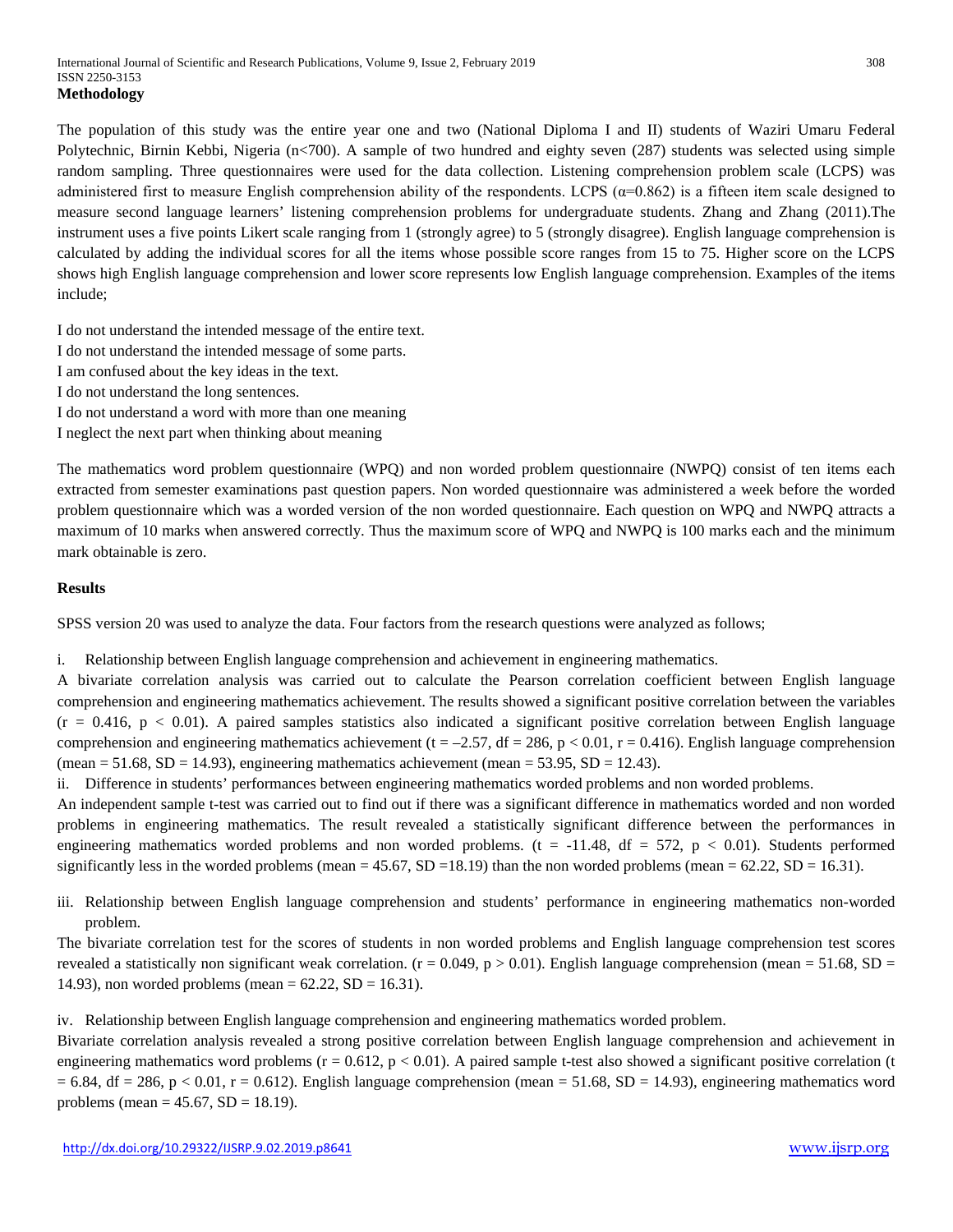The present study was able to reveal the relationship between English language comprehension and achievement in engineering mathematics. The average English language comprehension score of the students was satisfactory. (mean  $= 51.68$ , SD  $= 14.93$ ). Four research questions were discussed in the analysis of results. A significant and positive correlation exists between English language comprehension and achievement in engineering mathematics. This result supports the findings of Donlan et al (2007), Ramos et al (2015), Laurito et al (2016), Akbasli et al (2016), Gillam et al (2016), Stoffelsma and Spooren (2018). However, the results contradicts the findings of Imam (2013), Vince and Fatima (2016), Azur (2017) and Trakulphadetkrai et al (2018) that found no significant correlation between reading skills and mathematics performance.

The overall performance of students in engineering mathematics was averagely good (mean  $53.95$ ,  $SD = 12.43$ ). However, there was a very wide gap in the average performance of students between worded and non worded problems with mean =45.67, SD = 18.19 for worded problems and mean  $= 62.22$ ,  $SD = 16.31$  for non worded problems. A significant difference was also observed between the two variables using independent samples t-test.  $(t = -11.48, df = 572, p < 0.01)$ . In other words, lower performance was observed in engineering mathematics worded problems.

There was no significant relationship between English language comprehension and performance in non worded problems in engineering mathematics ( $r = 0.049$ ,  $p > 0.01$ ). This supports the earlier findings by Trakulphadetkrai et al (2018). A strong relationship was observed between English language comprehension and engineering mathematics word based problems ( $r = 0.61$ ,  $p <$  $0.01$ ,  $t = 6.84$ ,  $df = 286$ ). The performance of students in engineering mathematics word based problems is generally low. The finding confirms the research findings of Orosco (2014), Barbu and Beal (2010), Basol et al (2011) and Tuohimaa et al (2008).

## **Conclusion**

The findings of this study confirm the existing literatures on the relationship between English language comprehension and achievement in Mathematics. We can also deduce from the findings that the medium of instruction influence the attainment of instructional objectives in mathematics. According to the finding in the present study, a significant difference exists between wordbased problems and wordless problems in engineering mathematics. It was observed that the students performed better in non worded problems than the word problems in engineering mathematics. There was no significant relationship between English language comprehension and performance in non worded problems in engineering mathematics. In other words, English language comprehension has no effect in the mathematical ability or the manipulative skills in solving the numerical problems in engineering mathematics. However, the finding revealed a strong relationship existing between English language comprehension and word based problems in engineering mathematics. This implies, apart from mathematical ability of the students to solve numerical problems, they require a certain level of fluency and understanding of English medium in order to effectively handle word problems in engineering mathematics. It is therefore necessary for teachers of mathematics to be on the alert in selecting appropriate level of English language to help their students attain the set instructional objectives. The finding of the present study is also very important to the students themselves as it encourage them to improve their linguistic capability as to be able to learn and apply their mathematics skills in engineering problems.

## **References**

Akbasli, S., Sahin, M., Yaykiran, Z. (2016). The Effect of Reading Comprehension on the Performance in Science and Mathematics. *Journal of Education and Practices* **7**(16). 108 – 121.

Ali, A. (2002) Effect of the Use of Edo and Igbo for Teaching and Learning Mathematics in Nigerian Primary Schools. *Abacus: The Journal Of Mathematical Association of Nigeria. Mathematics Education Series.* **25**(1) 51 – 64.

Azur, M. S. (2017). The Relationship of Reading Comprehension Ability with the Ability to Understand the Questions of Mathematical Word Problems. *Mediterranean Journal of Social Sciences* **8**(4). 145 – 151.

Backhouse, J. (1999) *Improving the Learning of Mathematics.* London, Bridles Ltd. Guildford and Kings Lynn.

<http://dx.doi.org/10.29322/IJSRP.9.02.2019.p8641> [www.ijsrp.org](http://www.ijsrp.org/) Barbu, O. C. and Beal, C. R. (2010). Effects of Linguistic Complexity and Math Difficulty on Word Problem Solving by English Learners. *International Journal of Education* **2**(2). 1 – 19.